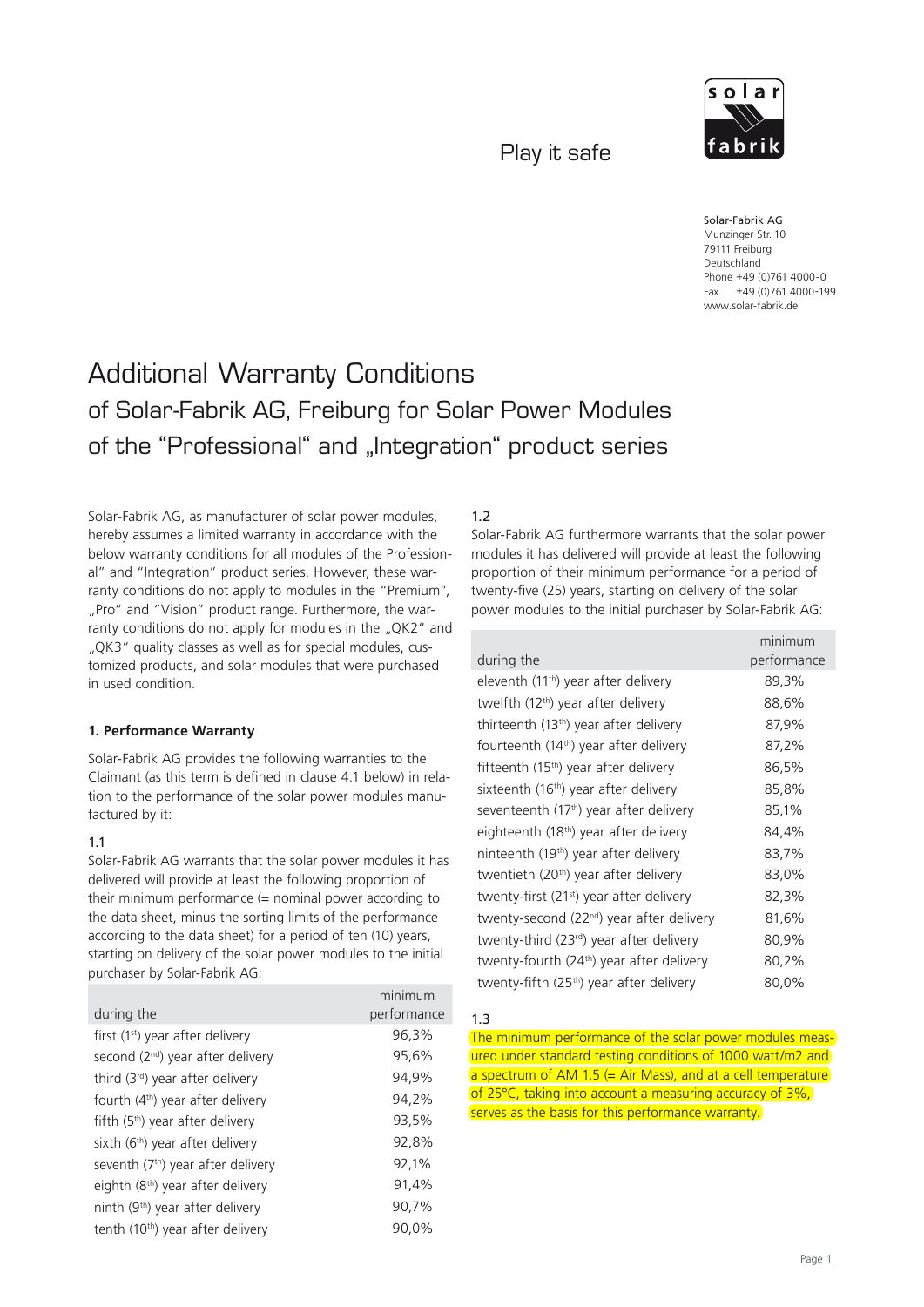## **2. Product Warranty**

Solar-Fabrik AG warrants to the Claimant (as this term is defined in clause 4.1 below) that the solar power modules it has manufactured will be free from material and processing defects that materially affect their functioning for a period of ten (10) years, starting on delivery of the solar power modules by Solar-Fabrik AG to the initial purchaser. A defect affecting the functioning does not, for example, exist in the following cases: ordinary wear and tear, any changes in appearance, or any changes in the laminate or composite film, etc. as long as the solar power modules can be safely operated. This product warranty does not, however, guarantee any specific performance level; the performance of the modules is only, separately, and con-clusively, guaranteed in accordance with the provisions of the performance guarantee set out in clause 1 above.

# **3. Warranty Obligations of Solar-Fabrik AG**

## 3.1

If the performance of the solar power modules delivered by Solar-Fabrik AG falls below the respective guaranteed minimum performance thresholds specified in clause 1.1 and 1.2 above during the warranty periods specified therein, or if, during the warranty period specified in clause 2 above, a material and/or processing defect as set out in that clause 2 occurs, Solar-Fabrik AG will, at its discretion:

## a)

Make available replacement solar power modules for the affected modules, such replacement solar power modules to be collected at Solar-Fabrik AG, or repair the affected solar power modules, or reimburse the purchase price of the affected solar power modules, or

## b)

make available additional solar power modules to compensate the insufficient performance of the affected solar power modules in terms of the performance warranty pursuant to clause 1 above, such additional solar power modules to be collected at Solar-Fabrik AG, or

## c)

grant a pro rata refund of the current market value of the solar power modules in the event of the performance warranty pursuant to clause 1 above (e.g. if the actual performance yield is 70% of the minimum performance stated in the data sheet during the tenth year after delivery of the modules - for which a warranty is provided for 90% of the minimum performance pursuant to clause 1.1 above - then 20% of the current market value of the modules, which do not produce the guaranteed minimum performance, would be refunded; the current market value is calculated with reference to the lower of the purchase price or the market value at the time performance under the guarantee is granted, in each case less depreciations) or, in the event of the product warranty pursuant to clause 2 above, a full refund of the current market value of the solar power modules if their functioning is fully affected, or a pro rata refund of the current market value of the solar power modules if their functioning is in part materially impaired.

If the module type that was originally delivered is no longer manufactured as a standard module, replacement or additional modules, as the case may be, of the respective current standard types will be made available in the case of clauses 3.1a) and b) above. Any and all further claims in terms of this warranty, including, in particular, claims for damages, are excluded.

## 3.2

In particular, the costs of dismantling solar power modules, the transport costs of returning solar power modules, the costs of delivering and installing repaired or replaced solar power modules, and damages claims due to loss of production and consequential damages are not covered by the warranty.

# 3.3

Replaced components or solar power modules become the property of Solar-Fabrik AG.

## 3.4

Neither the provision of replacement or additional modules, nor the repair, nor the compensation of the pro-rata current market value of affected modules result in the warranty periods stipulated in clauses 1.1, 1.2 and clause 2 above being extended, or commencing to run afresh.

## **4. Assertion of Claims**

## 4.1

A claim against Solar-Fabrik AG pursuant to the provisions of clause 3.1 above can be asserted by the initial purchaser in addition to any contractual claims it may have against Solar-Fabrik AG for defective products. The aforesaid claims pursuant to the provisions of clause 3.1 shall also be capable of being asserted against Solar-Fabrik AG by possible intermediaries or end-customers not being entitled to any contractual claims for defective products, instead of the initial purchaser. Any person asserting such a claim will hereinafter be referred to as "Claimant".

# 4.2

Warranty claims can only be asserted by a Claimant if the original delivery note or the original invoice is provided (including information on the delivery date, module type, and serial number). In addition, the Claimant must be designated as the addressee on the original delivery note or original invoice, which documents the delivery of the solar power modules (from Solar-Fabrik AG or an inter-mediary) to the Claimant.

## 4.3

Warranty events shall immediately be notified in writing, but in any event no later than two (2) months after occurrence of a warranty event specified in clause 1 or clause 2 above, and the documents listed in clause 4.2 shall be made available together with such notification. Hidden defects must also be immediately reported, but in any event no later than two (2) months following their dis-covery. On ex-piry of these periods, all claims arising from these warranty conditions prescribe.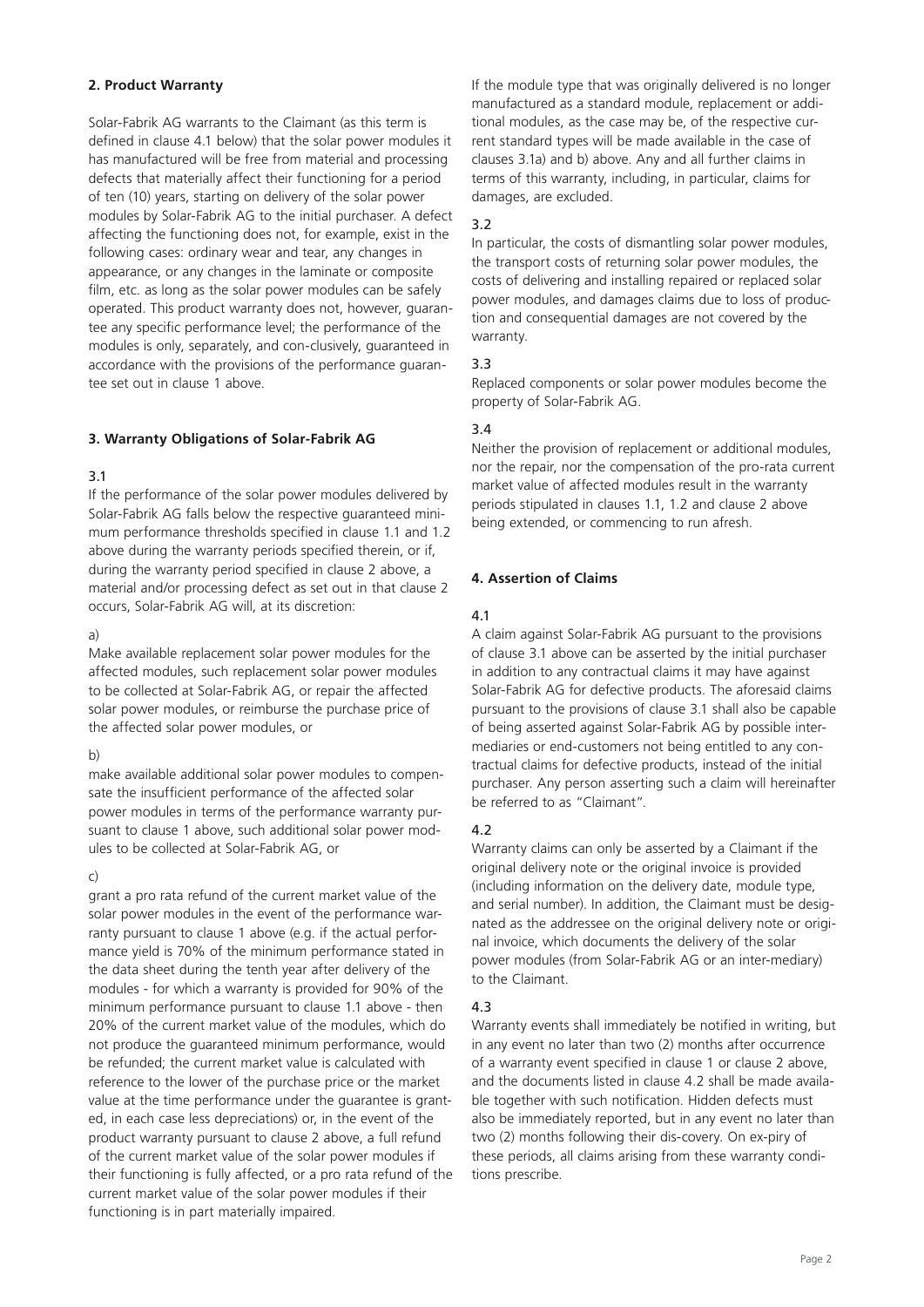# 4.4

Faulty solar power modules delivered without written request by Solar-Fabrik AG will not be accepted.

## 4.5

If there exist reasonable doubts concerning the performance of the solar power modules in accordance with clause 1 above, the following course of action must be taken:

#### 4.5.1

The Claimant must, at his own expense, arrange to have an initial measurement performed on the modules using a radiation sensor/measuring instrument. This radiation sensor or measuring instrument must achieve an accuracy rate of 5% in the measuring range of 100-1000 W/m<sup>2</sup>. The measurement shall be conducted in strings, and there must be a radiation intensity of at least 800 watts per square meter. Furthermore, the cable crosssection of the module connecting cable shall be determined and a photograph must be taken of the modules at the time of the measurement. A tolerance of up to 15% shall be made allowance for in the measurement. The costs of the initial measurement shall not exceed an amount of  $\epsilon$  250.00. We recommend that the Claimant should have the measurement conducted by a renowned, independent institute / expert.

## 4.5.2

If the initial measurement conducted by the Claimant demonstrates that the minimum performance of the modules does not meet the warranted performance, the Claimant can assert such of the rights stipulated in clauses 3.1 a) to c) against Solar-Fabrik AG, as the latter may select, provided that the Claimant submits the measurement results, the cable cross-section measurement, and the photograph. In the event of a warranty claim, the costs of the initial measurement shall, subject to the terms of clauses 4.5.3 and 4.5.4 below, be reimbursed to the Claimant by Solar-Fabrik AG.

## 4.5.3

If Solar-Fabrik AG has reasonable doubts concerning the accuracy of the initial measurement, it can, at its own expense, itself inspect the modules in question or have them inspected by an independent institute (second measurement). In order to conduct the second measurement, Solar-Fabrik AG shall be expressly entitled to dismantle the modules and temporarily transport them to another location. If, during the inspection, Solar-Fabrik AG determines that a module is defective or the warranted performance is not achieved, it must comply with the provisions of such of clause 3.1a) to c) above, as it may choose. Furthermore, the costs of the initial measurement and of any possible dismantling and reconstruction of the modules, insofar as same are undertaken for purposes of conducting the second measurement, shall also be borne by Solar-Fabrik AG.

## 4.5.4

If the second measurement conducted by Solar-Fabrik AG or by an institute it commissioned demonstrates that there is no considerable reduction in performance according to clauses 1.1 and 1.2 above, the Claimant shall be informed accordingly in writing, with the results to be included in such notification. If, however, the Claimant still believes that a reduced performance exists, Solar-Fabrik AG and the

Claimant shall agree on another independent institute or independent expert assessor to carry out another inspection (third measurement); if the parties fail to reach agreement within four weeks, an expert assessor shall be appointed by the IHK Südlicher Oberrhein (Freiburg) (i.e. the Chamber of Industry and Commerce Südlicher Oberrhein (Freiburg)) on a binding basis. The measurement must be conducted under standard testing conditions (25 °C cell temperature, radiation of 1000 watt per m², and a spectrum of AM 1.5). The result of the third measurement shall be binding on both Solar-Fabrik AG as well as on the Claimant.

If the institute/expert assessor reaches the conclusion on account of the third measurement that there is no substantial reduction in performance according to clauses 1.1 and 1.2 above, the Claimant must assume the costs of all measurements conducted. If the institute/expert assessor reaches the conclusion that there is a substantial reduction in performance according to clauses 1.1 and 1.2 above, Solar-Fabrik AG must comply with the provisions of clause 3.1a) to c) above, and shall assume the costs of the institute/expert assessor along with the costs of the initial measurement.

## 4.5.5

If there exist reasonable doubts that solar power modules are not free of material and processing defects in accordance with clause 2 above, the course of action described in clauses 4.5.1 to 4.5.4 above must be followed mutatis mutandis, and a corresponding assessment of the solar power modules must be carried out.

#### 4.6

Claims to which the Claimant may be entitled for other legal reasons shall remain unaffected.

## **5. Warranty Exclusion**

## 5.1

 These warranty conditions do not apply to modules in the "Premium", "Pro" and "Vision" product range. Furthermore, the warranty conditions do not apply for modules in the  $nQK2''$  and  $nQK3''$  quality classes as well as for special modules, customized products, and solar modules that were purchased in used condition..

## 5.2

Claims for performance in terms of clause 3.1 a) to c) above can only be made if the solar power modules manufactured by Solar-Fabrik AG were used and operated according to the respective applicable installation and assembly instructions. Such claims can furthermore only be made in relation to solar power modules that are still located at the place at which they were originally installed and taken into operation, and provided that the solar power modules have always and without any interruption been located at such place. Claims can, lastly, only be made, if performance falls below the limits specified in clauses 1.1 and 1.2 above, or material and processing defects according to clause 2 above are exclusively attributable to the solar power modules manufactured by Solar-Fabrik AG.